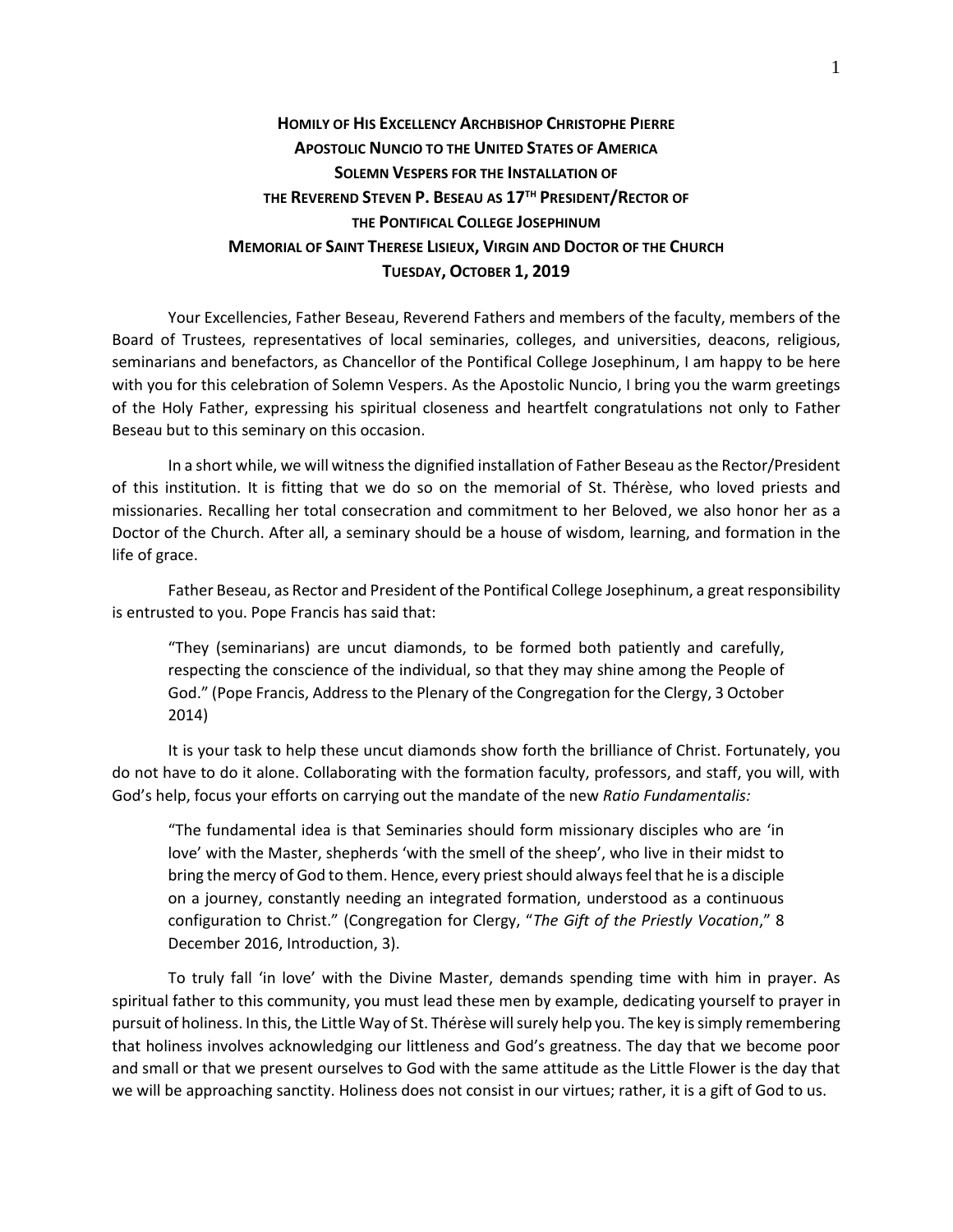Blessed Marie-Eugene of the Child Jesus, an expert in Teresian spirituality, writes:

"We so easily confuse holiness with heroism. We would like to be heroes and to assure the success of our physical or intellectual powers or in either case the success of our human, natural powers. In battle, the hero is the one who conquers; the saint is the one who lets God conquer in him. This is the difference. We are holy when God does all within us; we are only perfect children when God guides and enlightens us, when we give him a perfectly free hand." (Blessed Marie-Eugene of L'Enfant Jesus, *Under the Torrents of His Love,* 47.)

To be conquered by God means to really know Him, and this requires nurturing our friendship with him in silent prayer and being faithful to our prayer even when we do not receive consolation. As the Holy Father says, "The culture of mercy is shaped in assiduous prayer.*" (cf.* Pope Francis, Apostolic Letter *Misericordia et Misera*, 20 November 2016, 20)

In prayer, even without feeling or understanding, we place ourselves in contact and communion with Him, without always having an awareness of the love and light that we are receiving. Sometimes we are tempted to abandon prayer because of spiritual dryness or to dedicate ourselves to more and more physical activities because we do not experience His closeness. It is here that you must also model the virtue of faith to this community. We show our faithfulness by adhering to God. The *Catechism* (2609) defines faith as "a filial adhesion to God, above and beyond that which we feel or understand."

Those in this community must recognize their own sonship in relation to the Father of Mercies, and in turn persevere in prayer and in their vocations, even in these difficult times. The Little Flower stressed the importance of perseverance, for God will give His light at the right time:

"At every instant the Lord guides me, inspires that which I must say or do. I discover, right in the moment when I need to, the light that I had not previously seen; more often than not, it is not during prayers that these lights are abundant, but rather during daily work."

What Thérèse describes is the need for discernment, and that is what the Holy Father is asking of you: to form these future priests to be men of discernment. Pope Francis, addressing seminarians, said:

"At this point it is important to grow in the habit of discernment, which allows them to value every motion and moment, even that which seems in opposition and contradictory, and to sift out what comes from the Spirit, a grace that we should ask for on our knees. Only from this foundation … will they be able to train others in that discernment that leads to Resurrection and Life." (Pope Francis, Audience with the community of the Pontifical Spanish College of San José, 1 April 2017)

Discernment demands having faith in God, the means by which we unite ourselves to Jesus, who transforms us by his power. This same faith is the means for spreading His Mercy to others. Prayer opens us to relying on God's power to make His Mercy known. Thus, Thérèse could sing:

"'Tis heaven to have the power, great grace from Christ to win for Holy Mother Church, … for every soul on earth that he may enter in, enflame our sinful hearts, and grant us joy and cheer. All things my love can gain when, heart to heart, I pray, alone with Jesus